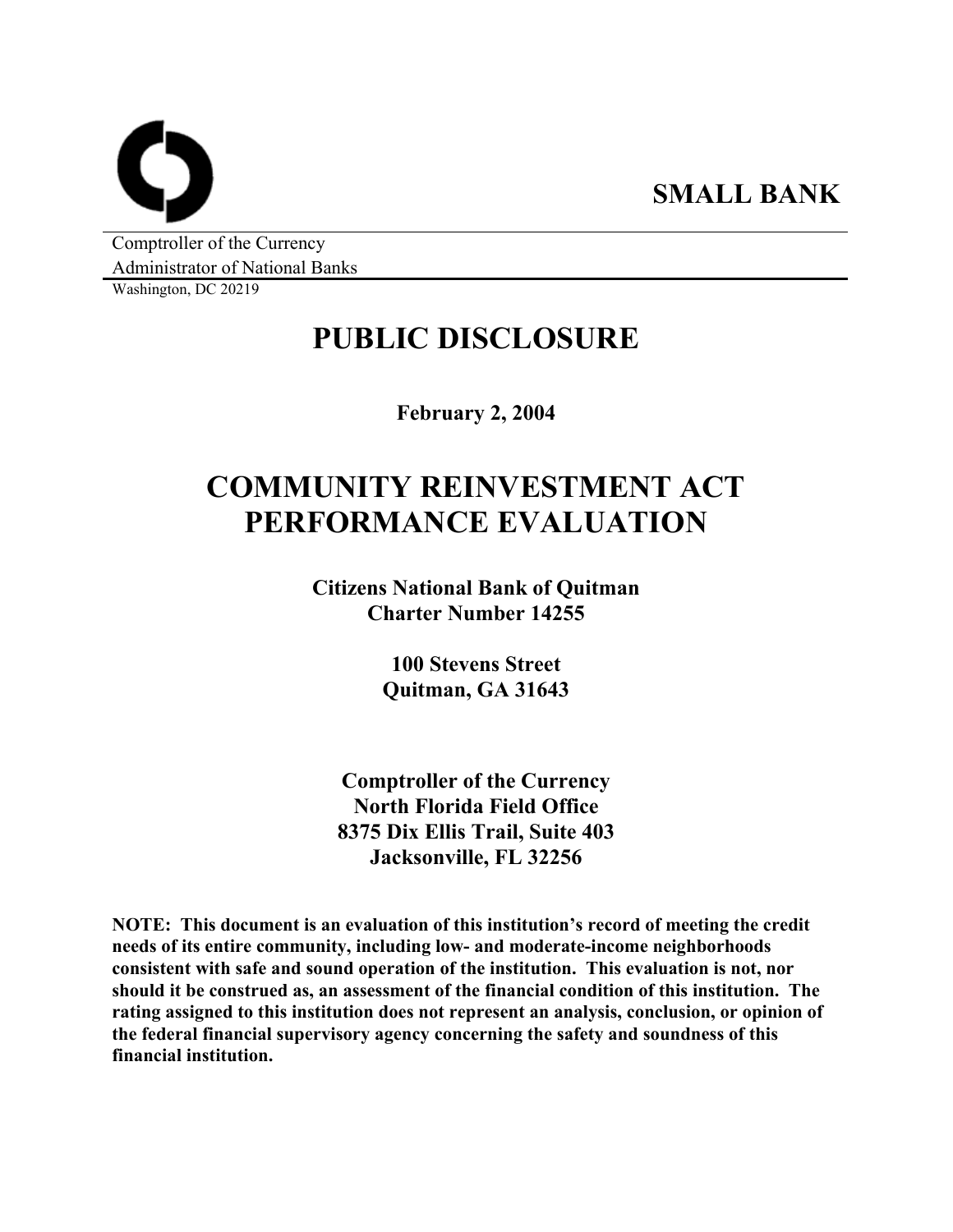### **INSTITUTION'S CRA RATING - This institution is rated Satisfactory.**

Citizens National Bank of Quitman's performance rating is supported by the following:

- The loan-to-deposit ratio meets satisfactory performance given the bank's size, financial condition, and the credit needs within the community;
- The majority of loans and other lending activities is in the bank's assessment area; and,
- The distribution of borrowers reflects reasonable penetration among individuals of different income levels and farms of different sizes.

## **DESCRIPTION OF INSTITUTION**

As of February 2, 2004, Citizens National Bank of Quitman (CNB) was a \$71 million retail banking institution located in Quitman, Brooks County, Georgia. The bank services the credit and deposit needs of its customers from its one office located at 100 Stevens Street in Quitman, Georgia. The facility offers full service banking, including drive-up and ATM services. CNB's primary lending focus is business/farm and residential lending. There are no known financial or legal impediments that would hinder the bank from meeting the credit needs of its assessment area.

CNB offers a wide variety of financial products including commercial loans, residential mortgage loans, agricultural loans, consumer loans and deposit accounts. As of December 31, 2003, net loans of \$48 million comprised 66% of assets. The composition of the loan portfolio was farm lending, \$13 million or 27%; commercial/commercial real estate, \$11 million or 23%; residential real estate, \$10 million or 21%; consumer lending, \$5 million or 10%; and, indirect retail loans, \$9 million or 19%.

The bank's last Public Evaluation was as of March 16, 1999, and the rating was "Satisfactory." This Public Evaluation covers the period from March 1999 to January 2004.

## **DESCRIPTION OF BROOKS COUNTY**

CNB designates the geographic boundaries of Brooks County, Georgia as its assessment area (AA). The AA meets the requirements of the regulation and does not arbitrarily exclude low- or moderate-income census tracts. The city of Quitman is the Brooks County seat and the county's largest municipality. Other incorporated areas include Dixie, Barwick, Pavo, Barney, and Morven. As of the 1990 Census, Brooks County was located in a Non-Metropolitan Statistical Area (NMSA). The 2002 Housing and Urban Development estimate of the NMSA median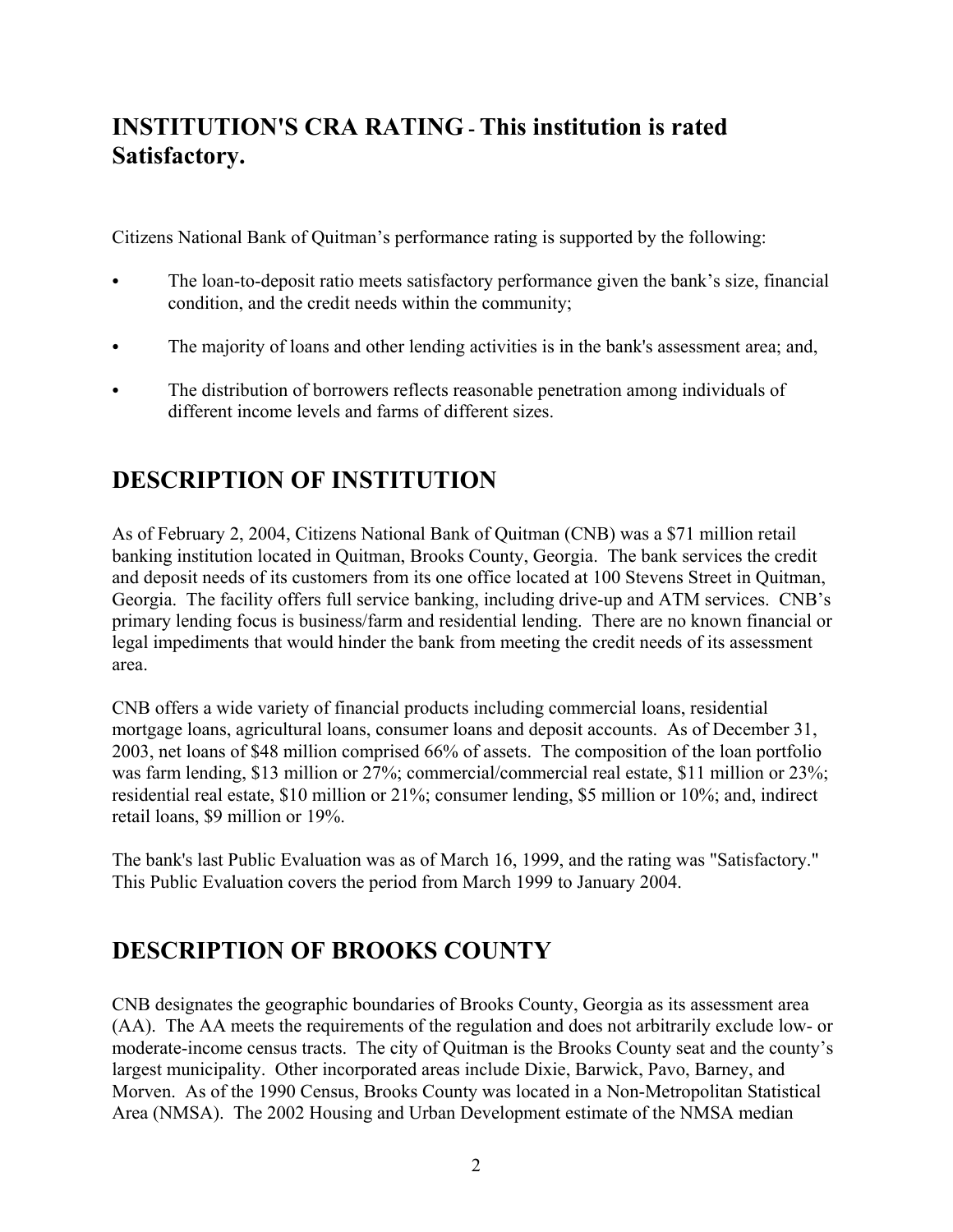family income for Georgia was \$42,200. Based on this figure, low-income, defined as less than 50% of median family income, would be less than \$21,100. Moderate-income, more than 50% but less than 80% of median family income, would range between \$21,100 and \$33,759. Middle-income, 80% and greater, but less than 120% of median family income, would range between \$33,760 and \$50,640 and upper-income, 120% and more, would be greater than \$50,640.

Brooks County is located in southwest Georgia, bordering the state of Florida. U.S. Interstate 75 runs approximately 15 miles to the east of the city of Quitman. The estimated 2002 population for the county was 16,428. As of November 2003, the average unemployment rate was 2.4% compared to the state of Georgia average of 4.9%. According to the 1990 Census, 30% of households in Brooks County receive social security and 12% are retired. Additionally, 90% of housing units in the area were occupied with 65% being owner-occupied. The economy continues to be negatively impacted by the effects of the North American Free Trade Agreement (NAFTA). While overall unemployment rates have remained stable, there has been a shift toward lower wage jobs. Major industries in Brooks County include manufacturing and agriculture. The largest employers are Langbord Industries, Microcraft, Presbyterian Homes of Georgia, and the public school system. Agriculture plays a major role in the economy from the production of cotton, peanuts and produce.

According to the 1990 census, there are seven block numbering areas (BNAs) in Brooks County. Two are designated moderate-income and five are designated middle-income. There are no low-income BNAs and there are no upper-income BNAs. Also in Brooks County, 27% of families are considered low-income, 18% moderate-income, 23% middle-income and 32% are considered upper-income.

| <b>Type of income BNA</b>                   | Number of<br><b>BNA</b> | Percentage of<br><b>Total Number of</b><br><b>BNAs</b> | Number of<br><b>Households</b> in<br><b>BNAs</b> | Percentage of<br><b>Households</b> in<br><b>BNAs</b> |
|---------------------------------------------|-------------------------|--------------------------------------------------------|--------------------------------------------------|------------------------------------------------------|
| Low<br>(less than \$21,100)                 | $\bf{0}$                | $0\%$                                                  | $\bf{0}$                                         | $0\%$                                                |
| Moderate<br>$(S21,100 \text{ to } S33,759)$ | $\mathbf{2}$            | 29%                                                    | 2,451                                            | 45%                                                  |
| Middle<br>(\$33,760\$ to \$50,640)          | 5                       | 71%                                                    | 2,937                                            | 55%                                                  |
| <b>Upper</b><br>(greatest than \$50,640)    | $\bf{0}$                | $0\%$                                                  | $\bf{0}$                                         | $0\%$                                                |

The following table highlights the demographic composition of Brooks County.

All of these county figures are based on published demographic information.

The banking industry in the assessment area is competitive. In addition to CNB, the county contains two community banks, Citizens Community Bank and Heritage Community Bank, and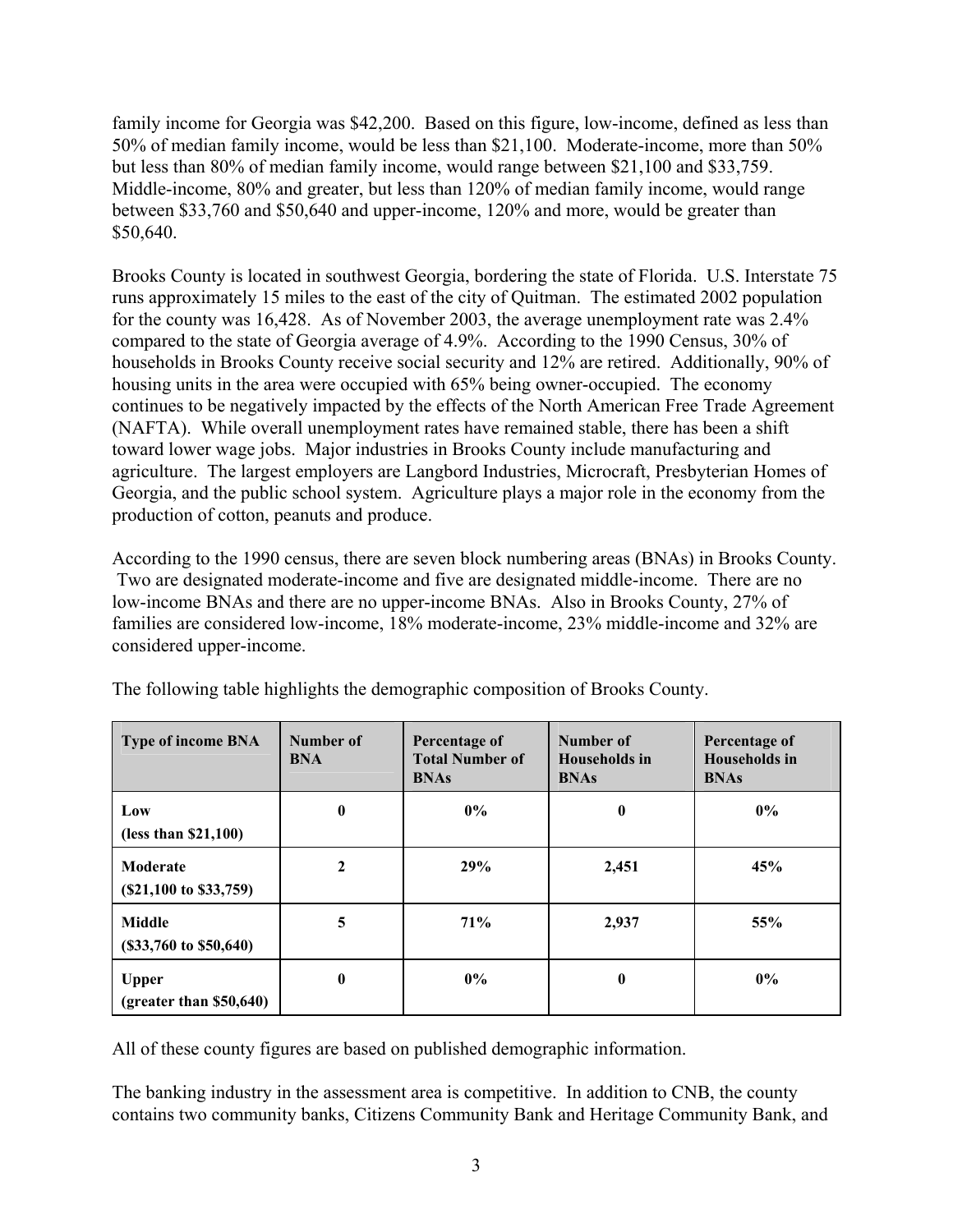a savings bank, Quitman Federal Savings Bank. The bank also competes with financial institutions in neighboring counties. As part of our examination, we met with a representative from the community regarding local economic conditions and community credit needs. Based on information provided by a representative of a housing developer, a primary lending need in the area is affordable housing. While the area financial institutions are positively perceived for their involvement in the local community, demand for affordable housing has increased since NAFTA has eliminated so many local jobs. Our contact feels that performance in meeting this credit need could be enhanced by partnering with affordable housing developers who assist lowand moderate-income individuals in obtaining housing.

### **CONCLUSIONS ABOUT PERFORMANCE CRITERIA**

To evaluate the following performance criteria, we focused on 2000 through 2002 loan activity per regulatory requirements to maintain consistency with Census information. Updated income and census tract data for loans originated in 2003 would not be consistent with data used to categorize prior years' loan activity. As such, they were not used in this analysis. We used data collected from 2000 through 2002 for residential mortgages and business/farm lending. Specific information regarding data analyzed is discussed under each criterion.

### **Loan-to-Deposit Ratio - Meets the Standard for Satisfactory Performance**

The bank's loan-to-deposit (LTD) ratio is satisfactory based on its size and assessment of area credit needs. The average net LTD ratio using quarter-end information from June 30, 1999 to September 30, 2003 was 74%. The bank's ratio was compared to two other institutions of similar size and structure in the AA whose ratios also averaged 74% during the same time period. The average LTD ratio for the nationwide peer group was 70%. As of January 23, 2004, CNB's loan-to-deposit ratio was 72%.

### **Lending in Assessment Area - Meets the Standard for Satisfactory Performance**

A majority of the bank's lending is within its defined AA. Brooks County is an agricultural community and many of the businesses are farm related. Since the bank focuses on business and farm lending, we combined the farm and commercial portfolio and selected a sample of 26 of those types of loans originated by the bank between January 2000 and December 2002. We found that 23 loans in that sample were originated within the bank's AA as detailed below.

| <b>Business and Farm Lending in the Assessment Area</b> |                                |               |                            |               |  |
|---------------------------------------------------------|--------------------------------|---------------|----------------------------|---------------|--|
|                                                         | # of Loans in<br><b>Sample</b> | $\frac{0}{0}$ | <b>S</b> of Loans<br>(000) | $\frac{6}{9}$ |  |
| <b>Inside AA</b><br><b>Outside AA</b>                   | 23                             | 87<br>13      | 5,124<br>380               | 93            |  |
| <b>Totals</b>                                           | 26                             | 100           | 5,504                      | 100           |  |

In addition, because the bank also focuses on residential real estate lending, we performed an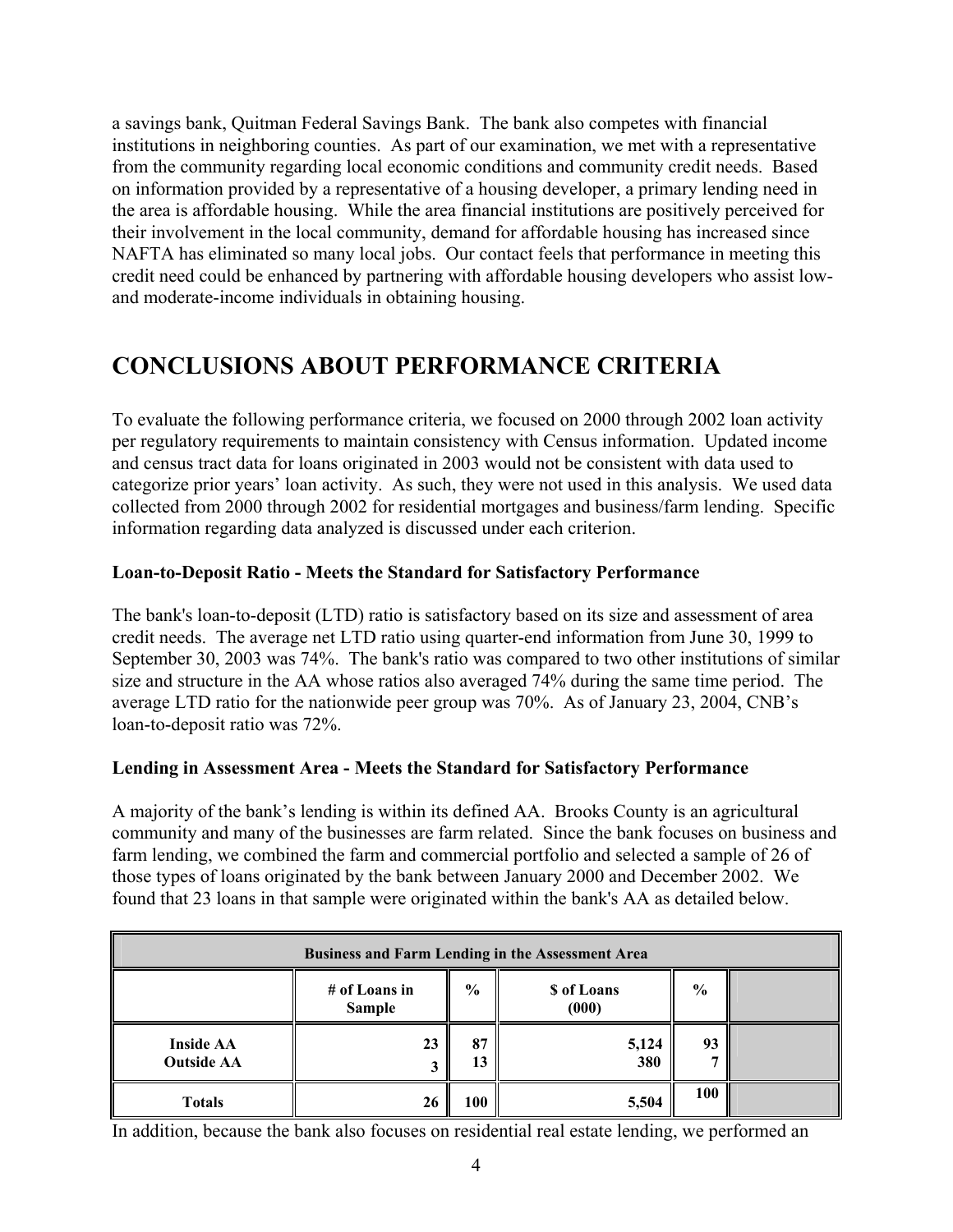analysis of the distribution of those types of loans originated in the same time frame of January 2000 to December 2002. The results of the analysis are as follows.

| <b>Residential Real Estate Lending In the Assessment Area</b> |                                |               |                      |               |  |
|---------------------------------------------------------------|--------------------------------|---------------|----------------------|---------------|--|
|                                                               | # of Loans in<br><b>Sample</b> | $\frac{0}{0}$ | \$ of Loans<br>(000) | $\frac{0}{0}$ |  |
| <b>Inside AA</b><br><b>Outside AA</b>                         | 20                             | 83            | 1,126<br>26          | 98            |  |
| <b>Totals</b>                                                 | 24                             | 100           | 1,152                | 100           |  |

#### **Lending to Borrowers of Different Incomes and to Businesses of Different Sizes - Meets the Standard for Satisfactory Performance**

The dispersion of loans to borrowers of different income levels and to businesses and farms of different sizes is satisfactory. Affordable housing was determined to be a credit need of the community as per our community contact. For this criterion, we used the same samples of residential and business/farm loans originated within the AA discussed in the previous performance criterion. As the following tables indicate, CNB's lending to borrowers of low- and moderate-income levels is satisfactory in view of the demographics of the AA. Approximately 25% of the number of loans and 15% of the dollar volume of loans were granted to low- and moderate-income borrowers. Distribution at other income levels is considered reasonable.

| Distribution of Residential Loans by Borrower Income Level in Assessment Area |                                         |                                |                                |                                      |  |  |
|-------------------------------------------------------------------------------|-----------------------------------------|--------------------------------|--------------------------------|--------------------------------------|--|--|
| <b>Income Level</b>                                                           | % Families in<br><b>Assessment Area</b> | % of Loans by<br><b>Number</b> | % of Loans by<br><b>Dollar</b> | <b>Average Loan</b><br>$($ \$000 $)$ |  |  |
| Low                                                                           | 27%                                     | 15%                            | 9%                             | 34                                   |  |  |
| Moderate                                                                      | 18%                                     | 10%                            | 6%                             | 37                                   |  |  |
| Middle                                                                        | 23%                                     | 40%                            | 34%                            | 49                                   |  |  |
| <b>Upper</b>                                                                  | 32%                                     | 35%                            | 51%                            | 84                                   |  |  |
| <b>Total</b>                                                                  | 100%                                    | 100%                           | 100%                           |                                      |  |  |

The bank's lending volume regarding loans to small farms is good. We obtained annual revenue information for business and farm loans used in our analysis. Our analysis determined that the bank makes loans to farms of varying sizes within the AA, but particularly to small businesses and farms (those with annual revenues less than \$1million.) A breakdown of loans by size is given below.

|                             | <b>Percentage of Total Business and Farm Loans</b> |
|-----------------------------|----------------------------------------------------|
| <b>Total Annual Revenue</b> | <b>Sampled</b>                                     |